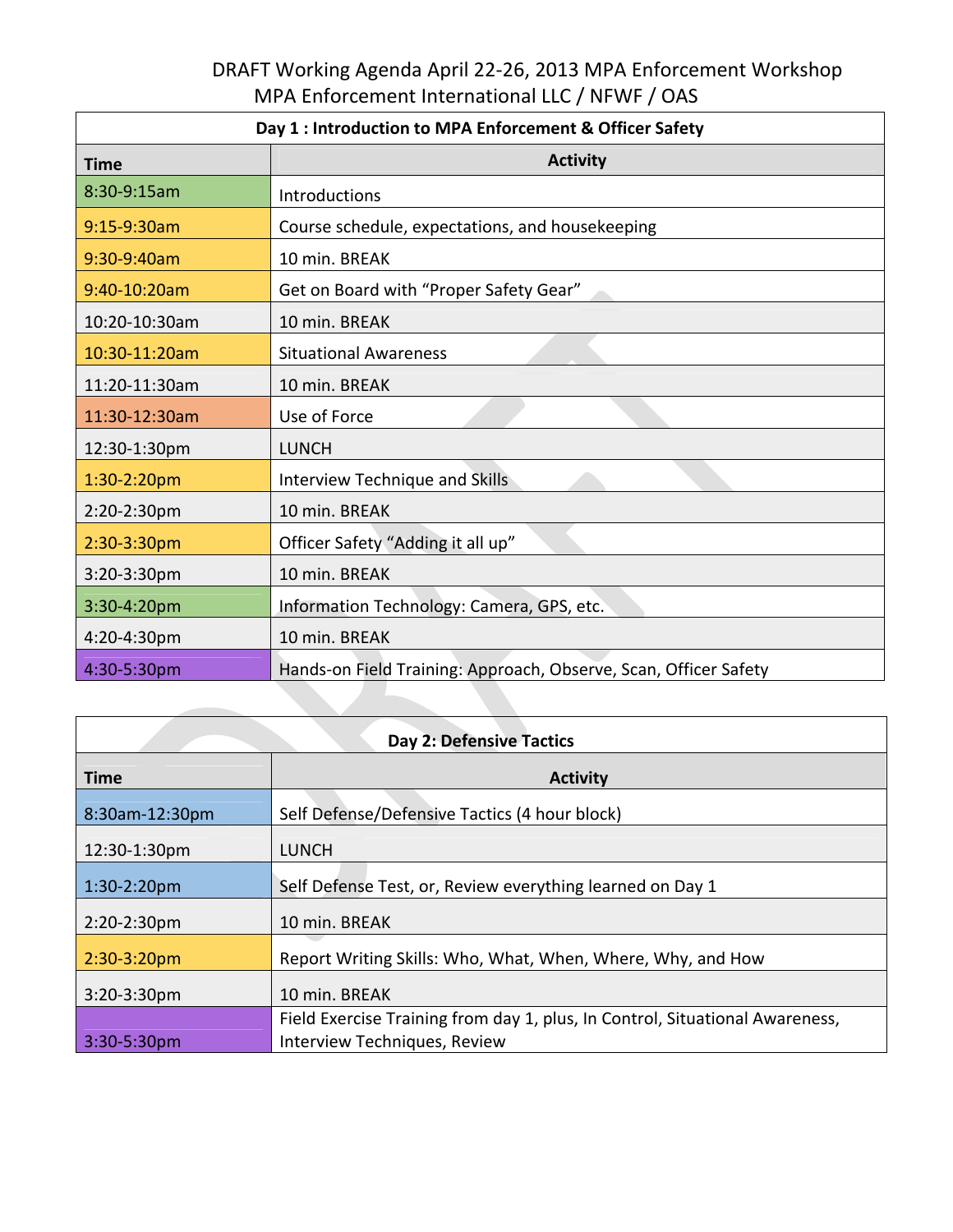## DRAFT Working Agenda April 22‐26, 2013 MPA Enforcement Workshop MPA Enforcement International LLC / NFWF / OAS

| Day 3: Medical First Responder/CPR |                                                                   |  |
|------------------------------------|-------------------------------------------------------------------|--|
| <b>Time</b>                        | <b>Activity</b>                                                   |  |
| 8:30am-12:30pm                     | Medical First Responder/CPR (4 hour block)                        |  |
| 12:30-1:30pm                       | <b>LUNCH</b>                                                      |  |
| $1:30-2:20$ pm                     | Evidence Collection and Chain of Custody                          |  |
| 2:20-2:30pm                        | 10 min. BREAK                                                     |  |
| 2:30-3:30pm                        | Documentation/Pictures "Tagging & Bagging"                        |  |
| $3:30-3:40$ pm                     | 10 min. BREAK                                                     |  |
| 3:40-5:10pm                        | Field Exercise Training from day 1 & 2 and Evidence Documentation |  |
| $5:10-5:30$ pm                     | Review                                                            |  |

| Day 4: Enforcement in the Coral Reef Environment |                                                                                                     |  |
|--------------------------------------------------|-----------------------------------------------------------------------------------------------------|--|
| <b>Time</b>                                      | <b>Activity</b>                                                                                     |  |
| 8:30-9:00am                                      | Review                                                                                              |  |
| 9:00-9:50am                                      | <b>Boating Maintenance and Minor Repair</b>                                                         |  |
| 9:50am-10:00am                                   | 10 min. BREAK                                                                                       |  |
| 10:00-10:50AM                                    | Prisoner Transport, Do's and Don'ts, and "Now you own them"                                         |  |
| 10:50-11:00am                                    | 10 min. BREAK                                                                                       |  |
| 11:00-12:00pm                                    | <b>Court Appearance and Testifying</b>                                                              |  |
| 12:00-12:30pm                                    | Report, Narrative and Evidence Forms, RGP "Logging in and logging out"                              |  |
| 12:30-1:30pm                                     | <b>LUNCH</b>                                                                                        |  |
| 1:30-2:20pm                                      | Effective Enforcement Tools by Visiting Countries, Peter, Juan, and Vivian                          |  |
| 2:20-2:30pm                                      | 10 min. BREAK                                                                                       |  |
| 2:30-3:20pm                                      | Coral Identification & Habitat/ Reef, sea grass, and mangroves                                      |  |
| 3:20-3:30pm                                      | 10 min. BREAK                                                                                       |  |
| 3:30-4:20pm                                      | Coral Violations and Grounding "Getting there and what to record"                                   |  |
| $4:20 - 5:30$ pm                                 | Field Exercise Training, Approach, Control, Interview, Evidence, Notes, and<br><b>Report Review</b> |  |